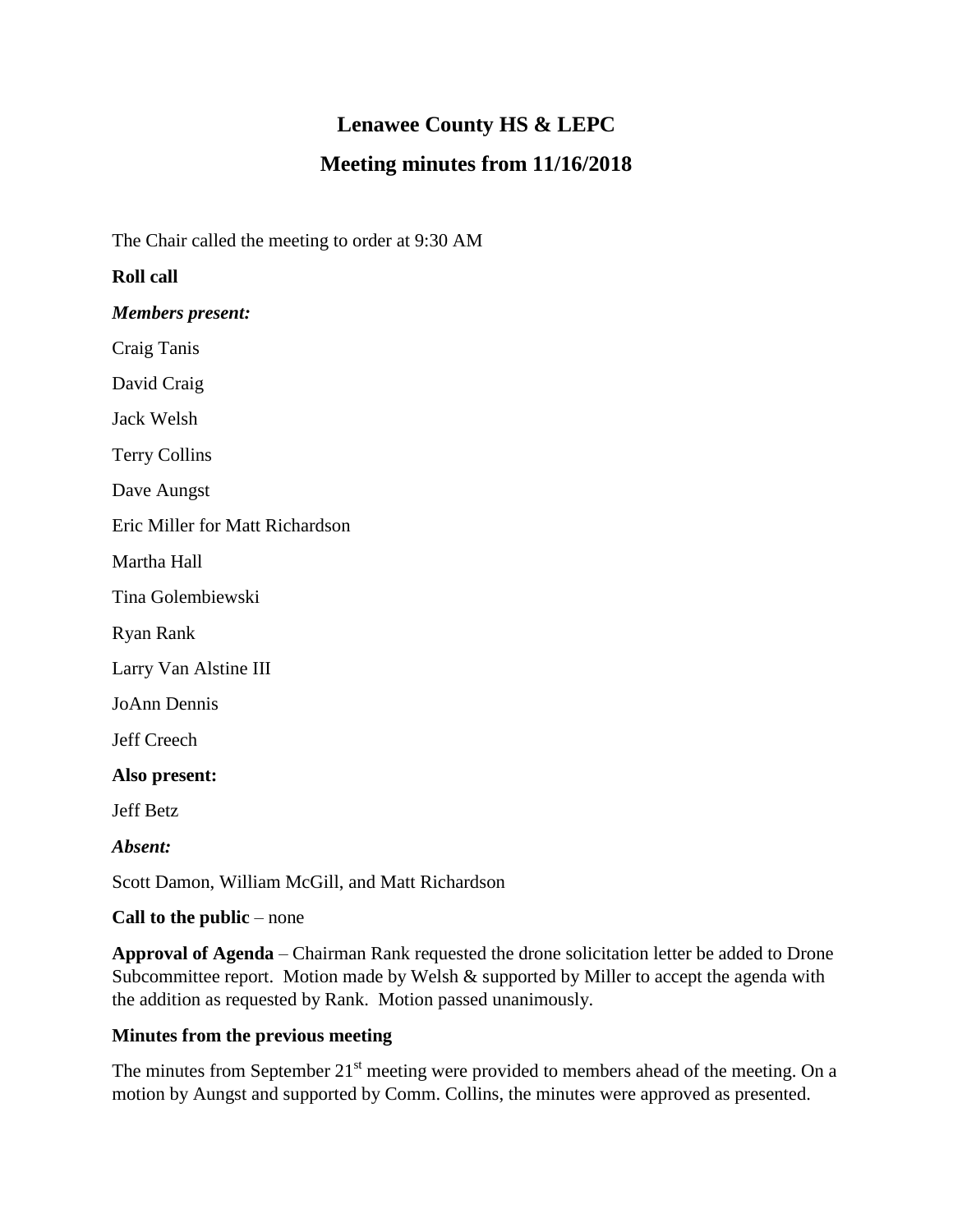**Financial report-** The secretary reviewed the FY16 & FY17 grant fund balance as well as the Rover Donation fund balance. The financial report was accepted on a motion by Miller and supported by Hall.

**Emergency Manager's report** – Written report submitted provided highlights of Emergency Manager's activities from September 2018 through October 2018.

**E-911 updates** -Lt. Aungst provided the committee a written report and gave an update on the 800 MHz radio project and dispatch center staffing.

**Health sub-committee-** Martha Hall highlighted some of the activities from the written report submitted prior to the meeting.

**Drone Sub-committee** – Ryan Rank provided the committee a draft letter to solicit donations to help finance the drone program. A motion was made by Welsh and supported by VanAlstine to approve the letter and authorize Rank and Tanis to begin soliciting donations. Motion passed unanimously.

#### **Old Business**

-Jeff Creech was approved by the Lenawee County Board of Commissioner's as the Chemical Sector Representative to the LEPC.

-SARA Title III 302 site plan: Plans for Ervin Industries and Green Plains have been have been approved by the MSP EMHSD Planning Division; Anderson Development was submitted and approved as well. Silbond and Wacker are next on the list to be completed.

-Update – Sheriff's Dept. Rebuild – Dispatch – EOC: Welsh provided the committee an update on the Sheriff's Dept. Rebuild. EM Tanis gave an update on the EOC.

-Update – PFAS: Hall and Tanis updated the committee on PFAS and the testing that is taking place in the county.

#### **New Business**

-Chairperson Rank gave an update to the committee on an incident that occurred at K&B Asphalt on October  $2<sup>nd</sup>$ . The DEQ report was included for the committee to review. No action required.

-Tanis presented the proposed meeting schedule for 2019. A motion to accept the schedule was made by Miller and supported by Aungst. The motion passed unanimously.

-Tanis submitted a proposed change to the by-laws to the committee 7 days prior to the meeting. The change was made to elect officers of the committee in the last meeting of the calendar year and those officers will begin their term at the first meeting of the new calendar year. A motion to approve the by-law changes was made by Hall and supported by Aungst. The motion passed unanimously.

-Election of Officers for 2019. Current Chairman Rank was nominated for Chair by Welsh and supported by VanAlstine. Rank was the only nomination and was elected unanimously. Current